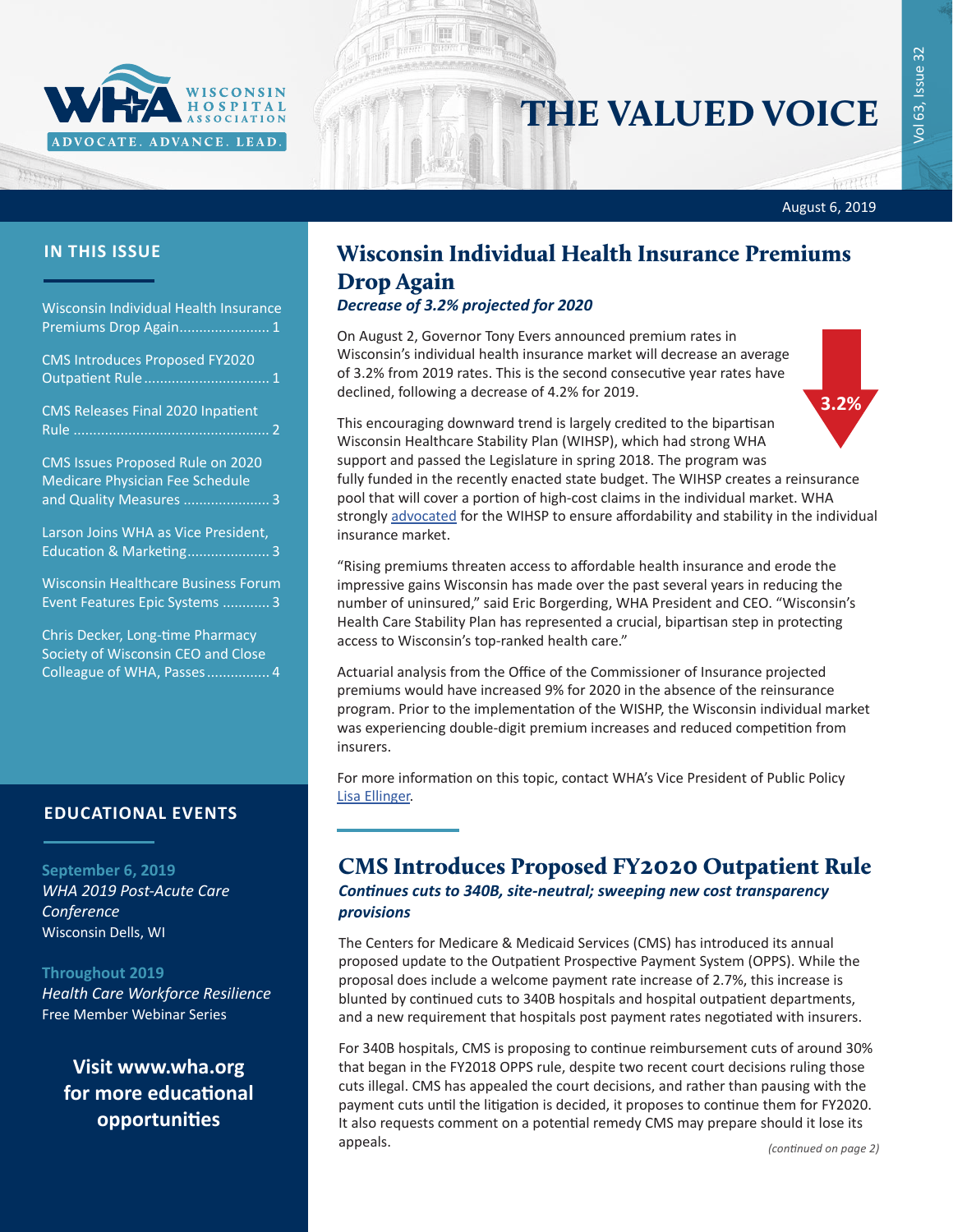<span id="page-1-0"></span>In addition, CMS is proposing to extend the site-neutral cuts proposed in the FY2019 OPPS rule despite litigation also challenging their legal authority to make such cuts. In the FY2019 rule, CMS proposed to reduce payments to off-campus hospital outpatient departments (HOPDs). WHA has been advocating for reversing this policy, particularly since Congress previously specifically exempted these HOPDs from such payment cuts.

After hearing such concerns, CMS decided to phase in the impact of these site-neutral payment cuts by half in the first year. In the 2020 proposed rule, CMS proposes allowing the phase-in to expire and would institute the full cut in 2020 and subsequent years, which is projected to cut payments to Wisconsin hospitals by more than \$40 million annually.

Perhaps the most significant proposed change in this rule is the proposal to require hospitals to make payment rates negotiated with insurers available both in machine-readable and consumer-friendly formats. This would include charges for all hospitals (including those not reimbursed under the OPPS rule) and would cover all items and services provided by a hospital, including physician and other professional charges for hospital-employed providers, as well as facility fees, supplies, procedures, and room and board. Hospitals would be required to make 300 "shoppable" services available in a consumer-friendly format. This would include a list of 70 services defined by CMS, as well as 230 additional shoppable services hospitals choose based on the populations they serve. Failure to comply would result in corrective action plans and ultimately civil monetary penalties of up to \$300 per day if not corrected.

Over the coming weeks, WHA staff will analyze the rule in its entirety and submit comments to CMS which are due by September 27, 2019. For further information on the proposed rule, contact WHA's Director of Federal and State Relations [Jon Hoelter](mailto:jhoelter@wha.org).

## CMS Releases Final 2020 Inpatient Rule

#### *Makes changes to Wage Index Proposal*

On Friday, August 2, CMS released its final 2020 Inpatient Prospective Payment System (IPPS) rule. Overall, the rule will increase IPPS rates by a net 3.1% in fiscal year (FY) 2020 compared to FY2019. It also includes welcome changes to Medicare's Promoting Interoperability Program and takes steps to restore fairness to the calculation of hospital wage index values, though in a significantly different manner than the proposed rule.



For the wage index, CMS is going through with its proposal to remove the impact of hospitals reclassifying from urban to rural when calculating each state's rural floor. WHA supported this policy change in its comment letter noting the current policy has benefited coastal states at the expense of states like Wisconsin. CMS also made a significant change to its proposal to bring up wage index values for hospitals below the 25th percentile by bringing down wage index values for hospitals above the 75th percentile.

WHA had submitted comments urging CMS to focus on hospitals that have gamed the system by creating artificially high labor markets, while also urging CMS to hold harmless hospitals in naturally occurring high labor markets, which some Wisconsin hospitals operate in. In the final rule, CMS decided to instead spread out the wage index offset across all hospitals above the 25th percentile rather than just those above the 75th percentile. While this proposed change will negatively impact all hospitals above the 25th percentile, combined with the changes to the rural floor calculation, the wage index changes should have a positive net impact on Wisconsin hospitals.

WHA was also pleased to see CMS finalize its proposals to reduce electronic health record regulatory burden in its Promoting Interoperability Program. Specifically, CMS went ahead with its proposal to allow hospitals to select the 90-day time period for which they must attest to meaningful use of certified electronic health record (EHR) technology and removed both the "query of PDMP" and "verify Opioid Treatment Agreement" from the list of required measures, noting the increased burden they would have presented without meaningful improvements in quality.

WHA will be analyzing the final rule in the coming weeks and will provide additional updates as warranted. Contact WHA Director of Federal and State Relations [Jon Hoelter](mailto:jhoelter@wha.org) with questions.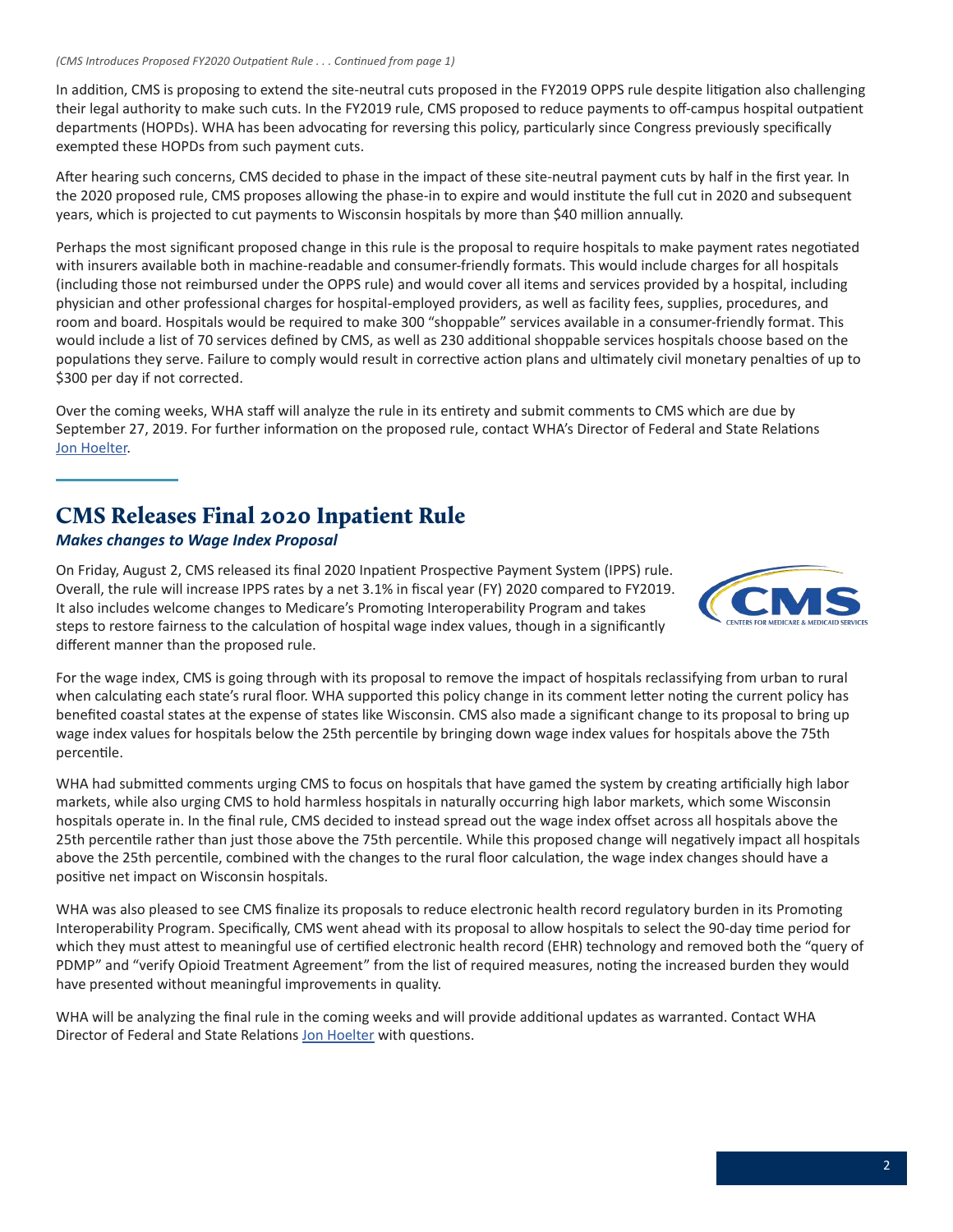## <span id="page-2-0"></span>CMS Issues Proposed Rule on 2020 Medicare Physician Fee Schedule and Quality Measures

The Centers for Medicare & Medicaid Services (CMS) has issued the annual update to the Medicare Physician Fee Schedule (PFS). The rule proposes changes to certain quality measures for the upcoming year. Here is a brief summary of the rule:

- **• Physician Fee Schedule Adjustment:** The proposed calendar year (CY) 2020 PFS conversion factor is \$36.09, a slight increase above the CY2019 PFS conversion factor of \$36.04.
- **• Medicare Telehealth Codes Added:** Reimburse telehealth services for three HCPCS codes, GYYY1, GYYY2, and GYYY3, which describe a bundled episode of care for treatment of opioid use disorders.
- **• Evaluation and Management (E&M) Coding Changes:** Allow five E&M codes for existing patients and four codes for new patients beginning in CY2021. Changes also revise the times and medical decision-making process for all the codes and requires performance of history and exam only as medically appropriate. The CPT code changes also allow clinicians to choose the E/M visit level based on either medical decision making or time.
- **• Physician Assistant (PA) Supervision:** Relax the requirements for required physician supervision of PAs that would apply in states where the physician/PA relationship is not outlined in state law.
- **• Re-documentation revisions:** Further relax the documentation of medical record requirements that were instituted in last year's PFS rule. Under the proposed rule, physicians, physician assistants, nurse practitioners, clinical nurse specialists, and certified nurse-midwives could review and verify rather than re-document notes made in the medical record by other physicians, residents, nurses, students, or other members of the medical team.
- **• Care Transitions:** Proposes a payment increase for transitional care management, as well as a set of codes for chronic care management.

WHA staff will keep members posted on the development and submittal of our comments on the proposed rule, which are due to CMS by September 27. For further information, contact WHA Vice President of Policy Development [Laura Rose.](mailto:lrose@wha.org)

## Larson Joins WHA as Vice President of Education & Marketing

The Wisconsin Hospital Association is pleased to welcome Leigh Ann Larson as Vice President of Education and Marketing. Prior to joining WHA, Larson spent seven years at Group Health Cooperative of South-Central Wisconsin as the Learning and Development Manager. Prior to that, she worked for Dean Health Plan. Larson holds a bachelor's degree in secondary education from the University of Wisconsin – La Crosse.

As Vice President of Education and Marketing, Larson will be responsible for the overall direction and oversight of the WHA Education Department.

"Leigh Ann brings a lot of relevant experience in not only developing content, but also in all of the logistical components of putting on education events. She will be a great fit with the WHA team," said Brian Potter, WHA Senior Vice President of Finance and COO.



*Leigh Ann Larson*

## Wisconsin Healthcare Business Forum Event Features Epic Systems

#### *Speaker highlights value of provider input in product development*



The July Innovation Network Luncheon co-sponsored by the Wisconsin Healthcare Business Forum (WHBF) brought together health care, business, and technology leaders to learn about the future of data science, machine learning, and predictive modeling efforts in health care. James Hickman of Epic Systems discussed the potential impacts of these innovations on patient care and operations, and emphasized Epic's focus on the full continuum of care and gathering clinician input.

"Bringing data science approaches and machine learning to health care data isn't really new," said Hickman. "What is particularly novel and what the focus has been over the last couple of years, has been bringing that innovation, bringing some of those insights directly to the frontline clinician." *(continued on page 4)*